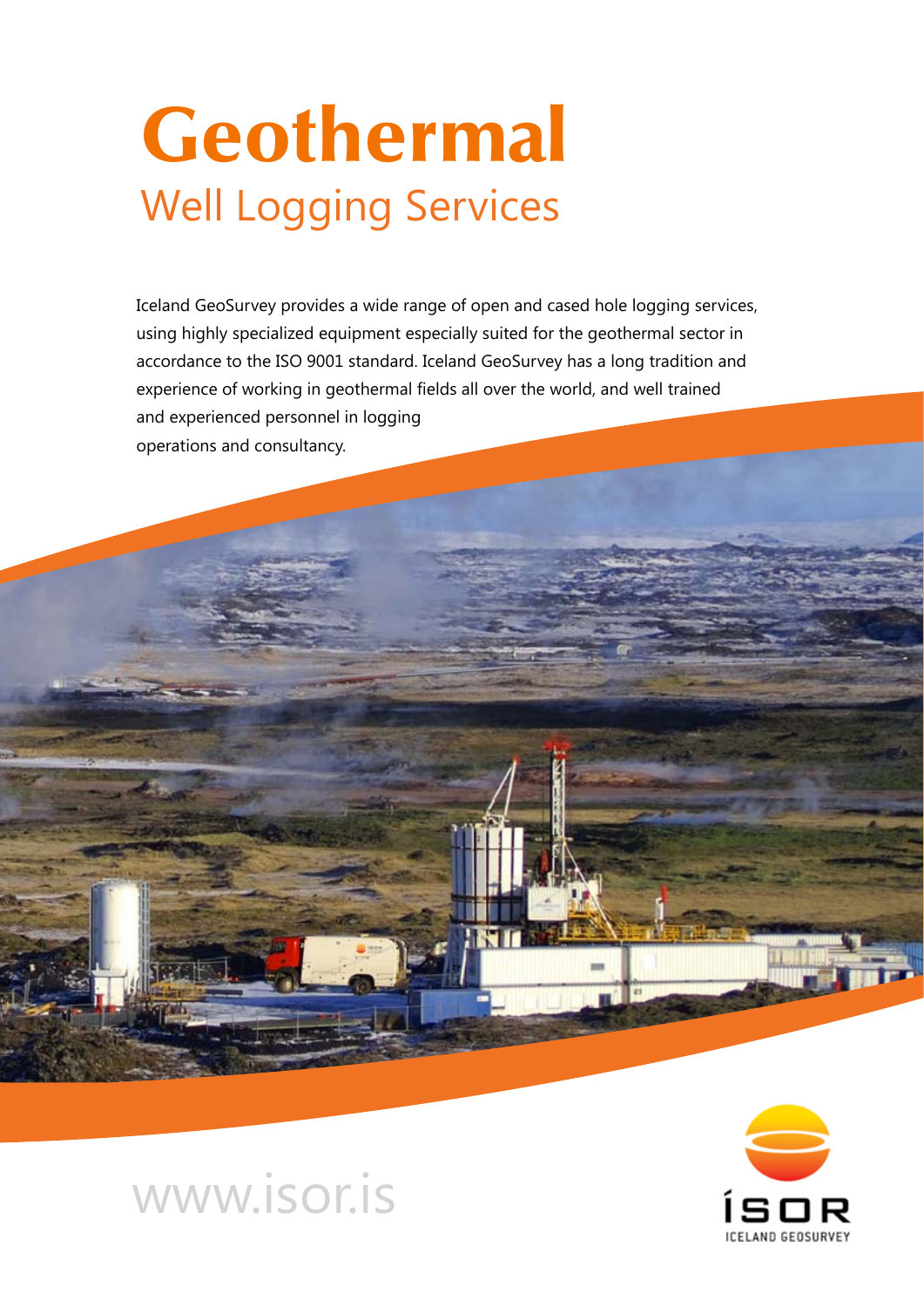**Iceland GeoSurvey's objectives are to provide geothermal logging services that enable a better understanding of subsurface conditions in geothermal systems, and provide information for field analysis in regards to:**

- **• Geological subsurface structures of geothermal fields**
- **• Extents and scale of the geothermal reservoirs**
- **• Reservoir monitoring and production forecasting**
- **• Chemical, physical and structural properties of reservoir rocks**
- **• Chemical and physical properties of reservoir fluids**
- **• Chemical and physical processes within geothermal field systems**

**Iceland GeoSurvey maintains three specially equipped trucks for real-time logging in open and cased wells, and another three units for slick-line logging with memory tools. The logging operations are divided into two main temperature categories:**

## Well logging below 150°C

The measured data is transmitted through a 4-conductor standard GO cable head and a 6000 m long logging cable. Besides internally developed data acquisition applications, the Warrior Data Acquisition System, manufactured by Scientific Data Systems, is the primarily used data acquisition tool.

# Well logging above 150°C

Memory tools with slick-line cables, and cable lengths above 6000 m, are used for high temperature well logging and borehole monitoring. The instruments collect and store primarily temperature and pressure data as a function of time and depth.

## **386°C**

 *is the highest measured temperature in a geothermal well in Iceland*

### **20 geothermal well**

*on average have been drilled and logged annually in recent years in Iceland*

## *Up to*  **3000 km**

*have been logged annually in recent years in Iceland*



Iceland GeoSurvey - Grensásvegur 9 - 108 Reykjavík - Iceland - Tel.: +354 528 1500 - Fax: +354 528 1699 - isor@isor.is - www.isor.is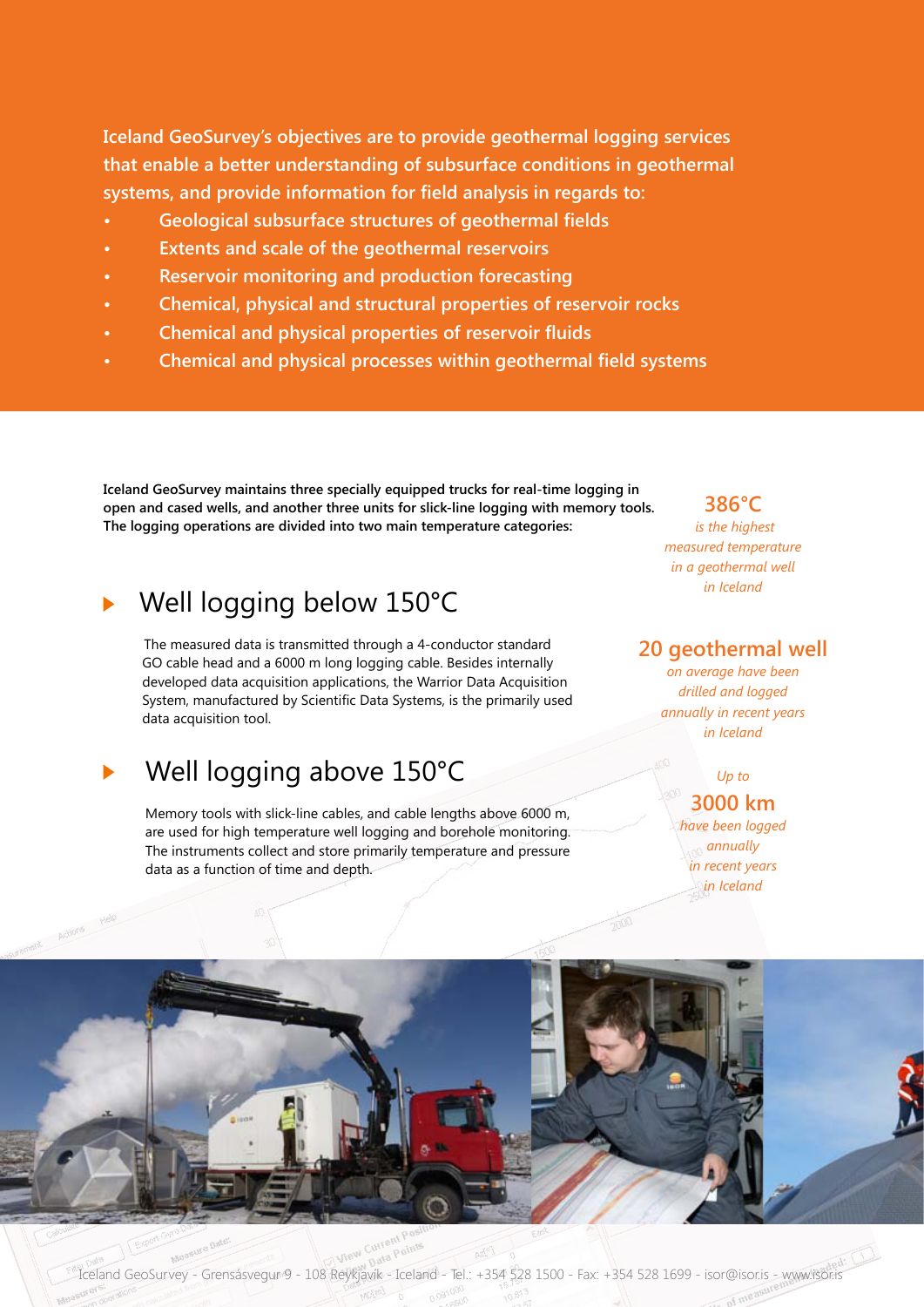# **Logging Applications**

#### **Temperature and differential temperature (400°C)**

Used to estimate heat flow, find feed zones and to find out the fluid flow and the formation temperature in the geothermal system.

#### **Pressure logs (400°C)**

To estimate flow irrigate of the bedrock which is governed by the permeability of the rock, the viscosity of the liquid and a distribution of pressure. Production leads to a decline in pressure in the geothermal system.

#### **Caliper logs**

To measure the dimension of the well and show cavities where the well is drilled through soft formation, scaling in the well, etc. The tools have either 3 or 4 arms (two pairs). A caliper log is measured continuously from bottom to top and the device sends the data to the surface in real time.

#### **Resistivity logs 16", 64" & SP**

Measures the electric resistivity of the rock around wells. The resistivity depends on the porosity of the rock along with salinity and the temperature of the liquid in the porous medium.

#### **Neutron logs (n-n)**

A neutron source (Am-Be/Ra-Be), placed in the device, sends out high energy neutrons. The n-n logs are useful for estimation of the porosity.

#### **Natural gamma ray logs**

A natural gamma radiation of rock comes from radioactive isotopes, especially K, U's and Th. A correlation interposes silica content in Icelandic rock and its natural gamma radiation.

#### **Televiewer**

Emits acoustic pulses and detects their reflection from the surroundings, to detect shape, formation, fractures, casing damage, and other irregularities in the well and its surroundings.

#### **Full-Waveform - Compensated Sonic Probe**

To measure formation acoustic-velocity.

#### **Fluid sampling in wells**

To find the chemical composition of the fluid.

#### **Fluid Flow**

The continuous flow-meter spinner is logged to obtain an overall picture of inflow zones within the borehole.

#### **Cement bound logs (CBL)**

600

400

200

To estimate the quality of the cementing of the casings in the well. If casings are badly bounded to the formation it can collapse and cause serious damage to the well. The CBL-device emits an acoustic signal which propagates from the emitter in the probe along the casing to the two receivers higher up in the probe.

Inclination using SPT45

Inclination using SPT45<br>Inclination using SPT45<br>Inclination using SPT1<br>Inclination using SPT1

nclination using<br>nclination using SPT45<br>Inclination using SPT45<br>Inclination using SPT4<br>Inclination using SPT4 clination<br>notination using SPT11<br>notination using SPT11<br>Inclination using SPT45<br>Inclination using SPT45 clination<br>notination using<br>notination using SPT45<br>Inclination using SPT45<br>Inclination using SPT4<br>Inclination using SPT4 initiation using SPT45<br>nclination using SPT45<br>nclination using SPT45<br>Inclination using SPT45<br>Inclination using SPT4 clination<br>clination using<br>nclination using SPT45<br>Inclination using SPT45<br>Inclination using SEG2<br>Inclination using SEG2 clination<br>clination using<br>nclination using SPT45<br>Inclination using SEG22<br>Inclination using SEG22<br>Inclination using nination<br>clination using<br>nclination using SEG22<br>Inclination using SEG22<br>Inclination using

1000

**CONTRACTOR AND ACTION** 

Azim Azim

AZI

M

1400

1400<br>1000 1200 depth (m)

#### **Collar Casing Locator (CCL)**

Is used to detect variation in the amout of iron in the vicinity of the CCL tool. The recording of the CCL signal is used to locate casing joints and casing damages.

#### **Downhole VideoCamera (80°C)**

Motion pictures can be taken down to 600 m depth if the temperature is not higher than 80°C. The pictures can be shot either sideways or directly downwards. This equipment is used for studies of fractures, scaleing, and casing damage.

#### **Gyroscopic logging**

Used in directional drilling to steer the drill bit along the planned track of the well. A real-time information about the inclination, the azimuth (true-north) and gyrotoolface of the well is recorded. The information is used to calculate the exact coordinates of the track. Two types of instruments are used, one type used for kick-off measures individual points, and the other type records continously.